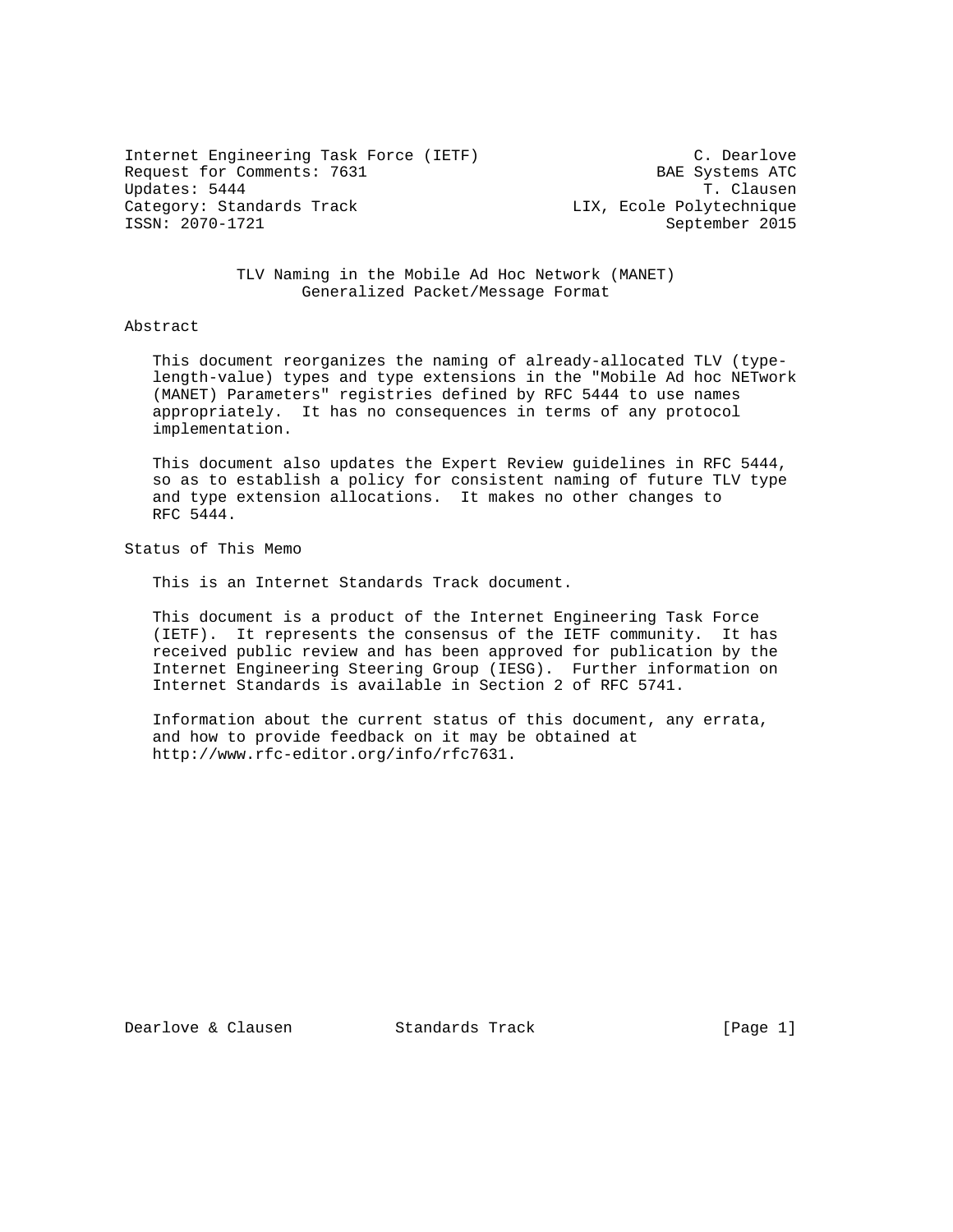# Copyright Notice

 Copyright (c) 2015 IETF Trust and the persons identified as the document authors. All rights reserved.

 This document is subject to BCP 78 and the IETF Trust's Legal Provisions Relating to IETF Documents (http://trustee.ietf.org/license-info) in effect on the date of publication of this document. Please review these documents carefully, as they describe your rights and restrictions with respect to this document. Code Components extracted from this document must include Simplified BSD License text as described in Section 4.e of the Trust Legal Provisions and are provided without warranty as described in the Simplified BSD License.

#### Table of Contents

| 3.1. Expert Review: Evaluation Guidelines 5 |
|---------------------------------------------|
|                                             |
|                                             |
|                                             |
|                                             |
|                                             |
|                                             |
|                                             |

Dearlove & Clausen Standards Track [Page 2]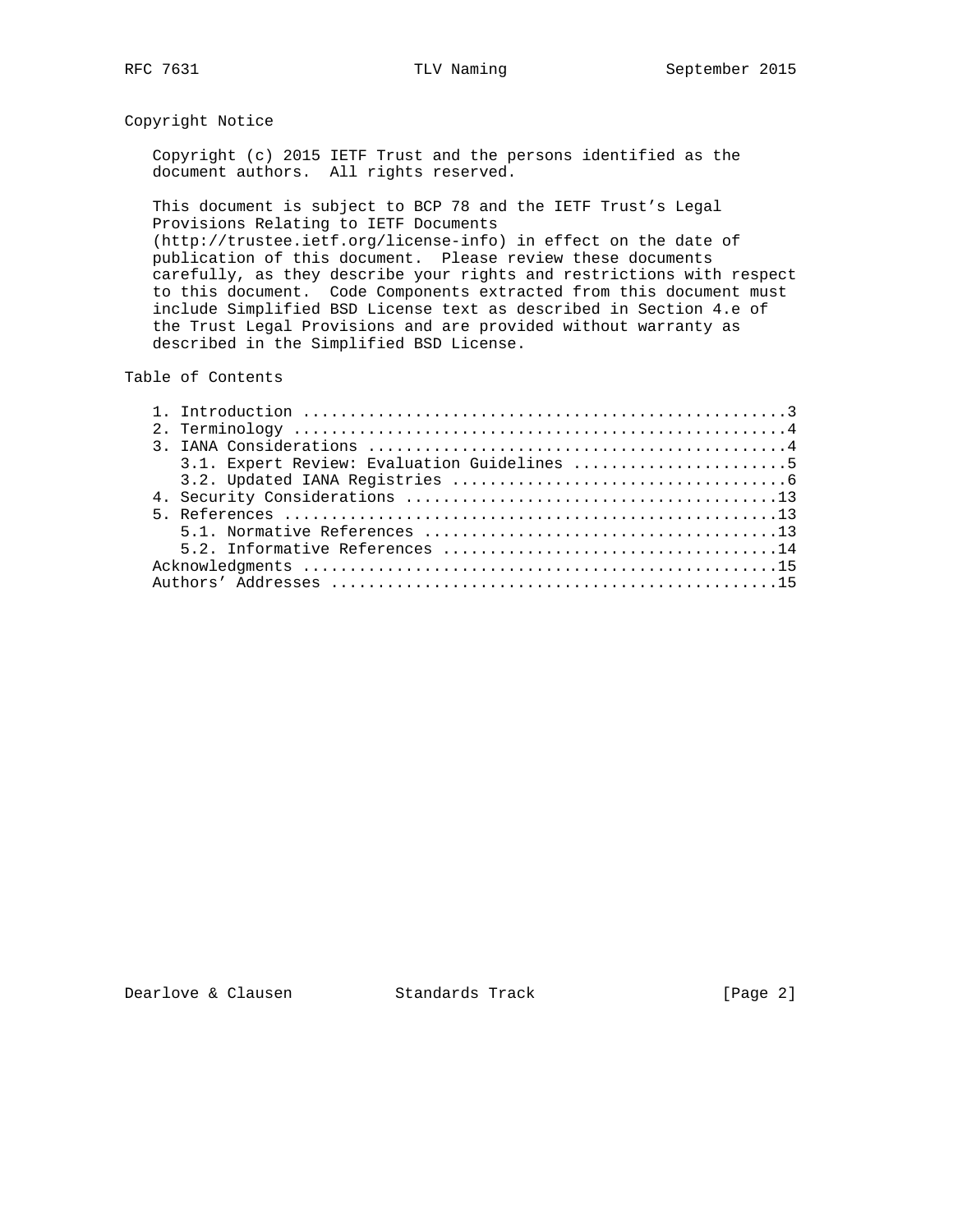# 1. Introduction

 This document reorganizes and rationalizes the naming of TLVs (type length-value structures) defined by [RFC5444] and recorded by IANA in the following subregistries of the "Mobile Ad hoc NETwork (MANET) Parameters" registry: "Packet TLV Types", "Message TLV Types", and "Address Block TLV Types".

 This document reorganizes the naming of already-allocated Packet, Message, and Address Block TLV types, and their corresponding type extensions. It also updates the corresponding IANA registries.

 TLVs have a type (one octet) and a type extension (one octet) that together form a full type (of two octets). A TLV may omit the type extension when it is zero. However, that applies only to its representation; it still has a type extension of zero. A TLV type defines an IANA registry of type extensions for that type.

There have been two forms of TLV allocation.

 The first, but less common, form of allocation has been that allocation of the TLV type has defined (but not necessarily allocated) all the type extensions for that TLV type. This applies, for example, to the Address Block TLV LINK\_METRIC specified in [RFC7181]. The LINK\_METRIC type extensions are all available for allocation for different definitions of link metric. It is appropriate in this case to apply the name LINK\_METRIC to the type, and also to all the full types corresponding to that type, as has been done. Type extensions can then be individually named or can be simply referred to by their number.

 The second, more common, form of allocation has been that allocation of the TLV type has defined only type extension 0, and possibly type extension 1, for that TLV type. An example is the Address Block TLV LINK\_STATUS defined in [RFC6130], where only type extension 0 is allocated. It is not reasonable to assume that the remaining 255 type extensions will be allocated to forms of LINK\_STATUS. (Other forms of link status are already catered to by the introduction, in [RFC7188], of a registry for values of the LINK\_STATUS TLV.) Thus, the name LINK\_STATUS should be attached to the specific type extension for that type, i.e., to the full type and not to the TLV type when used with any other type extensions. This was, however, not done as part of the initial registration of this TLV type. Effectively, this leaves, for the LINK\_STATUS TLV type, the type extensions 1-255 either unavailable for allocation (if applying strictly the interpretation that they must relate to a LINK\_STATUS) or counterintuitively named for their intended function.

Dearlove & Clausen Standards Track [Page 3]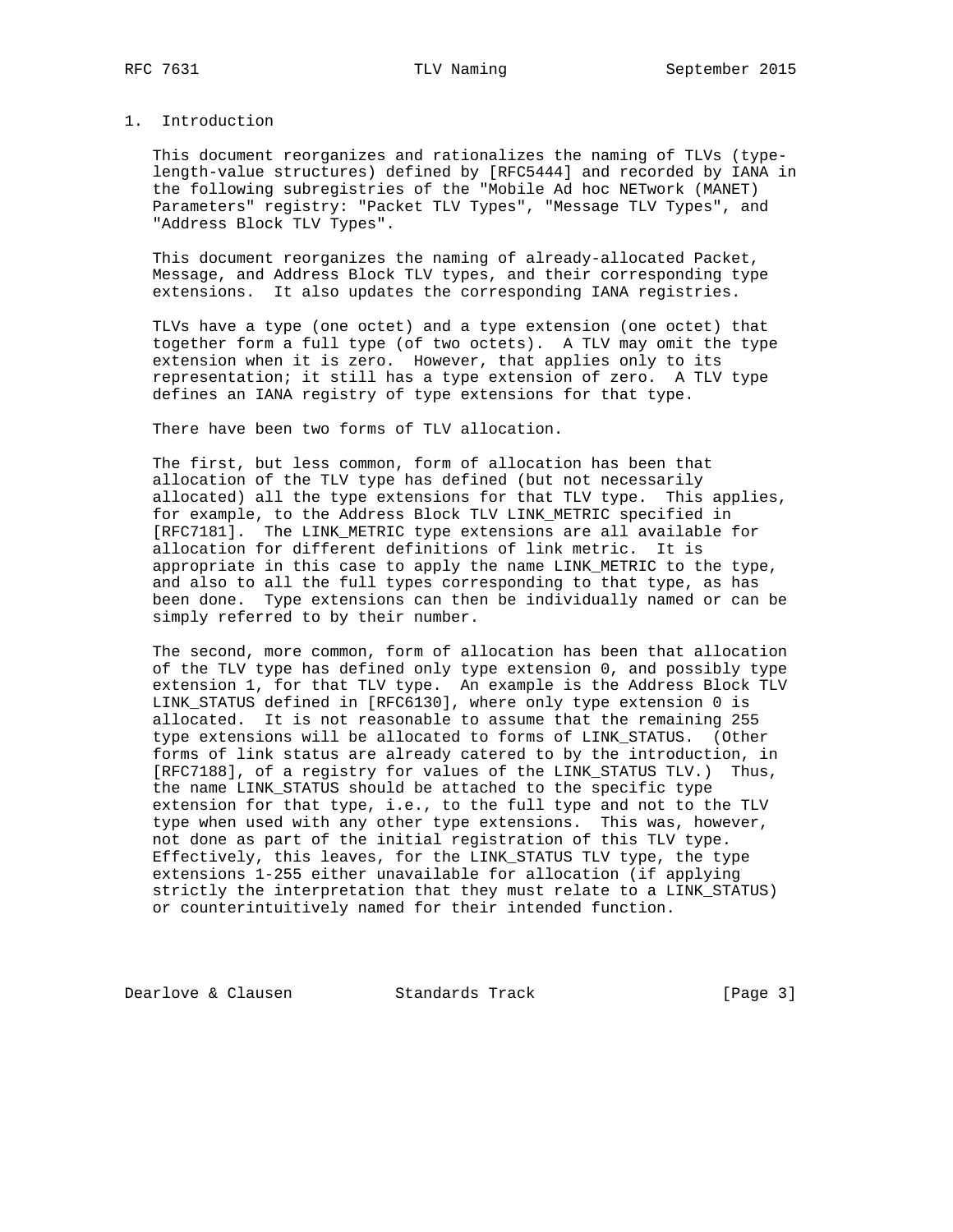The purpose of this document is to change how names of the second form are applied and recorded in IANA registries, and to provide guidelines and instructions for future TLV type allocations. This is to facilitate the addition of new TLVs using type extensions other than 0, but without them having inappropriate names attached. So, for example, LINK\_STATUS will become the name of the full type (composed of the TLV type 3 and the TLV type extension 0) and will cease being the name of the TLV type 3. This leaves the question of how to name the type. As it is not clear what other TLVs might be defined for other type extensions of the same type, the type is currently left unnamed and specified only by number.

 This document also updates the Expert Review guidelines from [RFC5444], so as to establish a policy for consistent naming of future TLV type and type extension allocations.

 For clarity, all currently allocated TLVs in [RFC5497], [RFC6130], [RFC6621], [RFC7181], and [RFC7182] are listed in the IANA Considerations section of this document, each specifying the updates or indicating no change when that is appropriate (such as the LINK\_METRIC TLV and both TLVs defined in [RFC6621]). The only changes are of naming.

 Note that nothing in this document changes the operation of any protocol. This naming is already used, in effect, in [RFC6130] and [RFC7181], currently the main users of allocated TLVs. For example, the former indicates that all usage of LINK\_STATUS refers to that TLV with type extension 0.

2. Terminology

 The key words "MUST", "MUST NOT", "REQUIRED", "SHALL", "SHALL NOT", "SHOULD", "SHOULD NOT", "RECOMMENDED", "NOT RECOMMENDED", "MAY", and "OPTIONAL" in this document are to be interpreted as described in [RFC2119].

 All references to elements such as "packet", "message", and "TLV" in this document refer to those defined in [RFC5444].

3. IANA Considerations

 This document updates the Expert Review evaluation guidelines for allocations in [RFC5444] in the "Packet TLV Types", "Message TLV Types", and "Address Block TLV Types" registries and updates the already-made allocations to conform with these guidelines.

Dearlove & Clausen Standards Track [Page 4]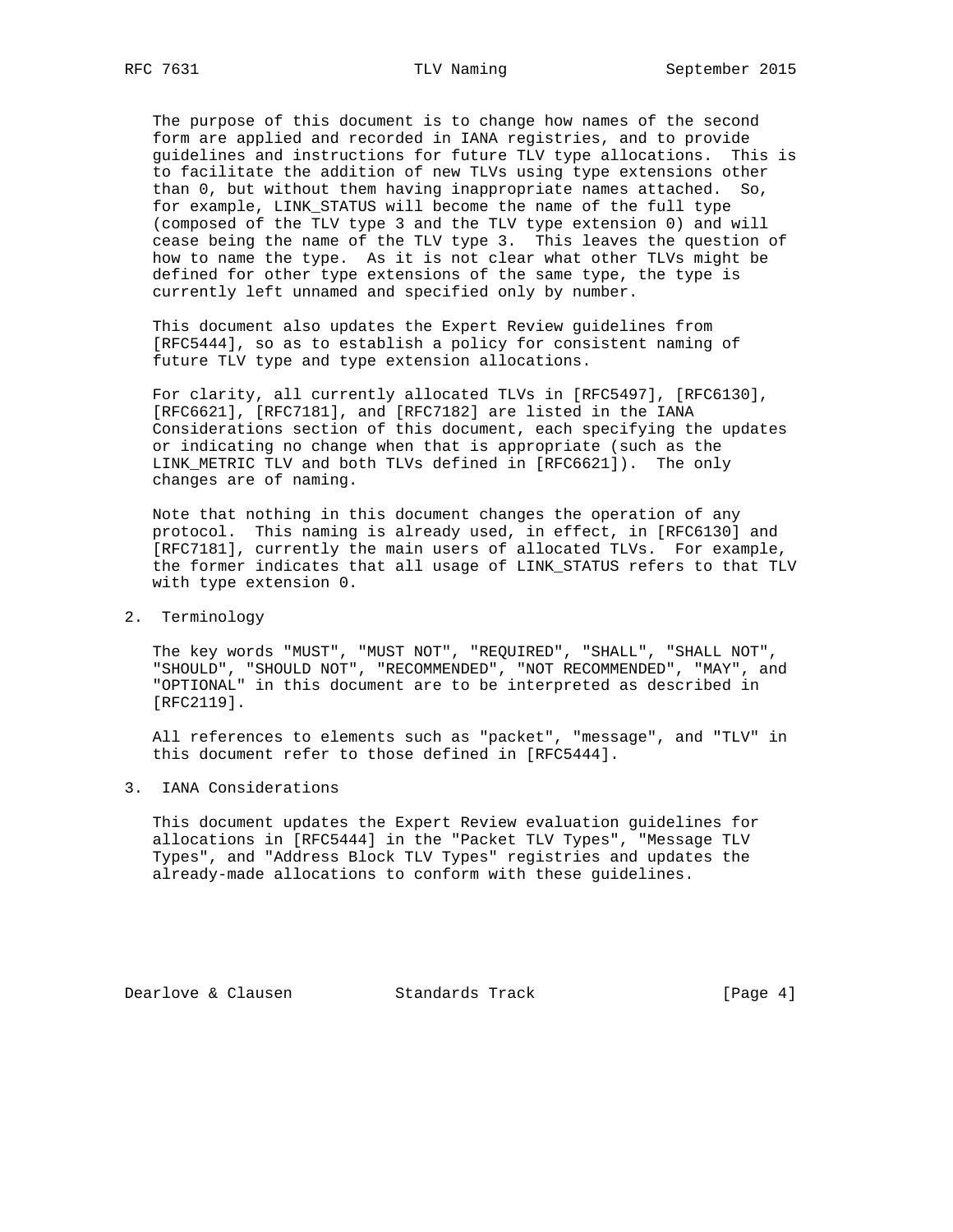### 3.1. Expert Review: Evaluation Guidelines

 For registration in the "Packet TLV Types", "Message TLV Types", and "Address Block TLV Types" registries, the following guidelines apply, in addition to those given in Section 6.1 in [RFC5444]:

 o If the requested TLV type immediately defines (but not necessarily allocates) all the corresponding type extensions for versions of that type, then a common name SHOULD be assigned for the TLV type.

 This case is unchanged by this specification. This currently includes TLV types named ICV, TIMESTAMP, and LINK\_METRIC; it also includes the HELLO Message-Type-specific TLVs defined in [RFC6621].

- o Otherwise, if the requested TLV type does not immediately define all the corresponding type extensions for versions of that type, then a common name SHOULD NOT be assigned for that TLV type. Instead, it is RECOMMENDED that:
	- \* The "description" for the allocated TLV type be "Defined by Type Extension".
	- \* For Packet TLV Types, the type extension registry, created for the TLV type, be named "Type XX Packet TLV Type Extensions", with XX replaced by the numerical value of the TLV type.
	- \* For Message TLV Types, the type extension registry, created for the TLV type, be named "Type XX Message TLV Type Extensions", with XX replaced by the numerical value of the TLV type.
	- \* For Address Block TLV Types, the type extension registry, created for the TLV type, be named "Type XX Address Block TLV Type Extensions", with XX replaced by the numerical value of the TLV type.
	- \* When a new type extension is required, unless there are reasons to the contrary, the next consecutive type extension is allocated and given a name. (Reasons to the contrary MAY include maintaining a correspondence between corresponding Packet, Message, and Address Block TLVs, and reserving type extension zero if not yet allocated.)

Dearlove & Clausen Standards Track [Page 5]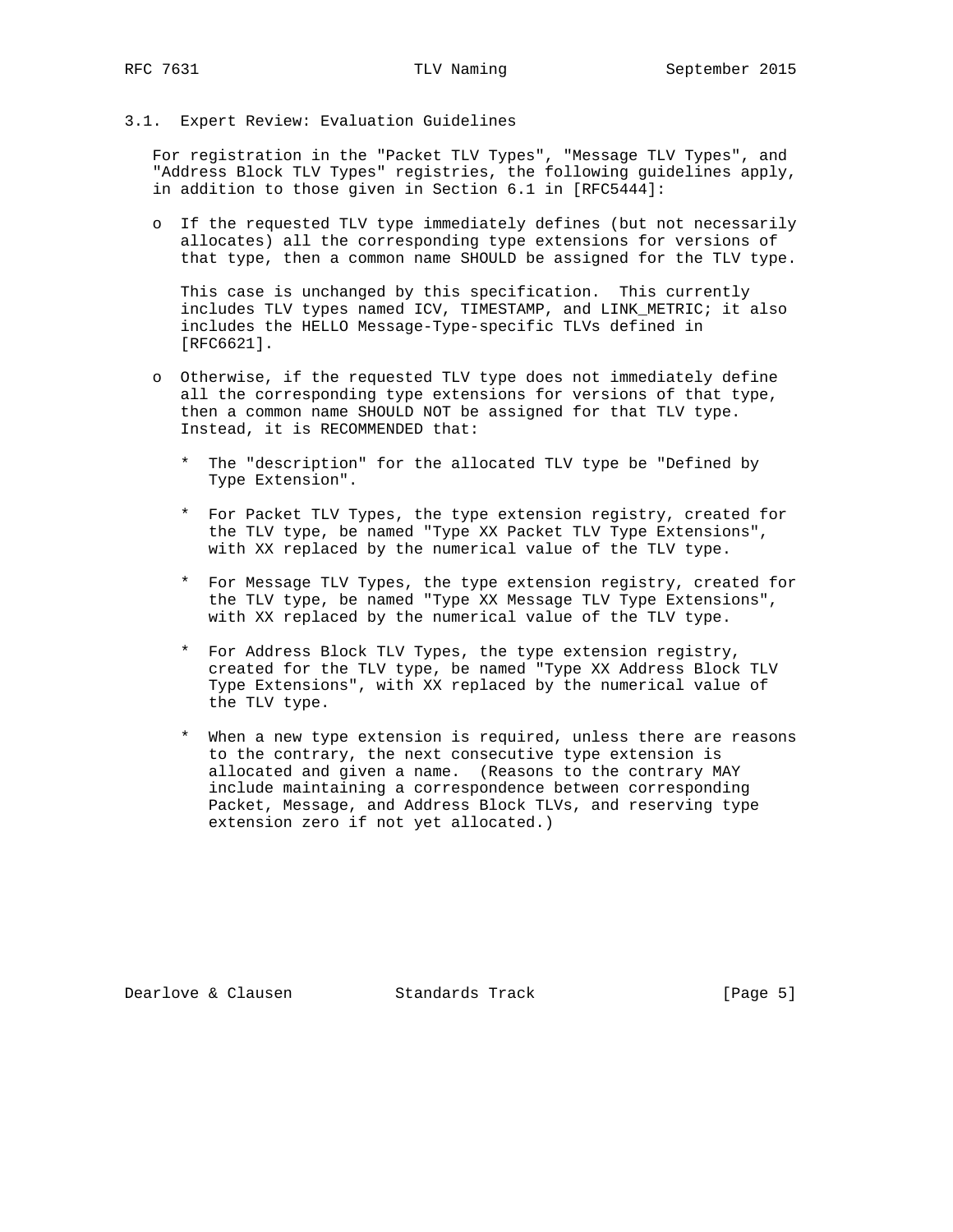3.2. Updated IANA Registries

 The following changes (including correction of some existing minor errors) apply to the IANA registry "Mobile Ad hoc NETwork (MANET) Parameters". For clarity, registries that are unchanged, including those that define all type extensions of a TLV type, are listed as unchanged.

The IANA registry "Packet TLV Types" is unchanged.

The IANA registry "ICV Packet TLV Type Extensions" is unchanged.

 The IANA registry "TIMESTAMP Packet TLV Type Extensions" is unchanged.

The IANA registry "Message TLV Types" is changed to match Table 1.

| Type                     | Description                                                                       | Reference                                        |
|--------------------------|-----------------------------------------------------------------------------------|--------------------------------------------------|
| $2 - 4$                  | Defined by Type Extension<br>Defined by Type Extension<br>Unassigned              | [RFC5497]<br>[RFC5497]                           |
| 5<br>6                   | <b>TCV</b><br>TIMESTAMP<br>Defined by Type Extension<br>Defined by Type Extension | [RFC7182]<br>[RFC7182]<br>[RFC7181]<br>[RFC7181] |
| $9 - 223$<br>$224 - 255$ | Unassigned<br>Reserved for Experimental Use                                       | [RFC5444]                                        |

Table 1: Message TLV Types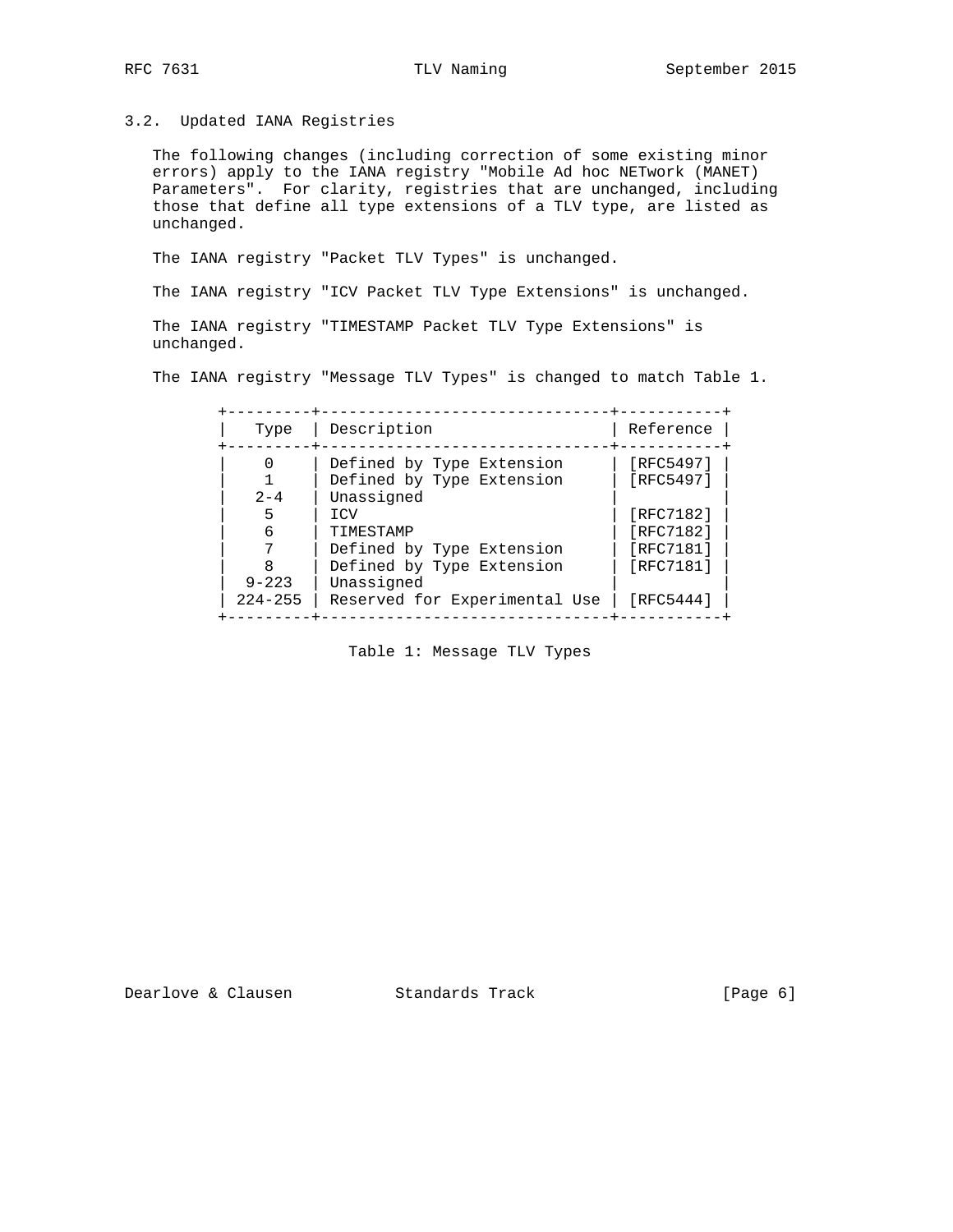The IANA registry "INTERVAL\_TIME Message Type Extensions" has been renamed "Type 0 Message TLV Type Extensions" and changed to match Table 2.

| Type<br>Extension        | Name          | Description                                                                                                                      | Reference |
|--------------------------|---------------|----------------------------------------------------------------------------------------------------------------------------------|-----------|
|                          | INTERVAL TIME | The maximum time before<br>another message of the<br>same type as this message<br>from the same originator<br>should be received | [RFC5497] |
| $1 - 223$<br>$224 - 255$ |               | Unassigned<br>Reserved for Experimental<br>Use                                                                                   | [RFC5497] |

# Table 2: Type 0 Message TLV Type Extensions

 The IANA registry "VALIDITY\_TIME Message Type Extensions" has been renamed "Type 1 Message TLV Type Extensions" and changed to match Table 3.

| Type<br>Extension | Name          | Description                                                                                                                                    | Reference |
|-------------------|---------------|------------------------------------------------------------------------------------------------------------------------------------------------|-----------|
| $1 - 223$         | VALIDITY TIME | The time from receipt of<br>the message during which<br>the information contained<br>in the message is to be<br>considered valid<br>Unassigned | [RFC5497] |
| $224 - 255$       |               | Reserved for Experimental<br>Use                                                                                                               | [RFC5497] |

## Table 3: Type 1 Message TLV Type Extensions

The IANA registry "ICV Message TLV Type Extensions" is unchanged.

 The IANA registry "TIMESTAMP Message TLV Type Extensions" is unchanged.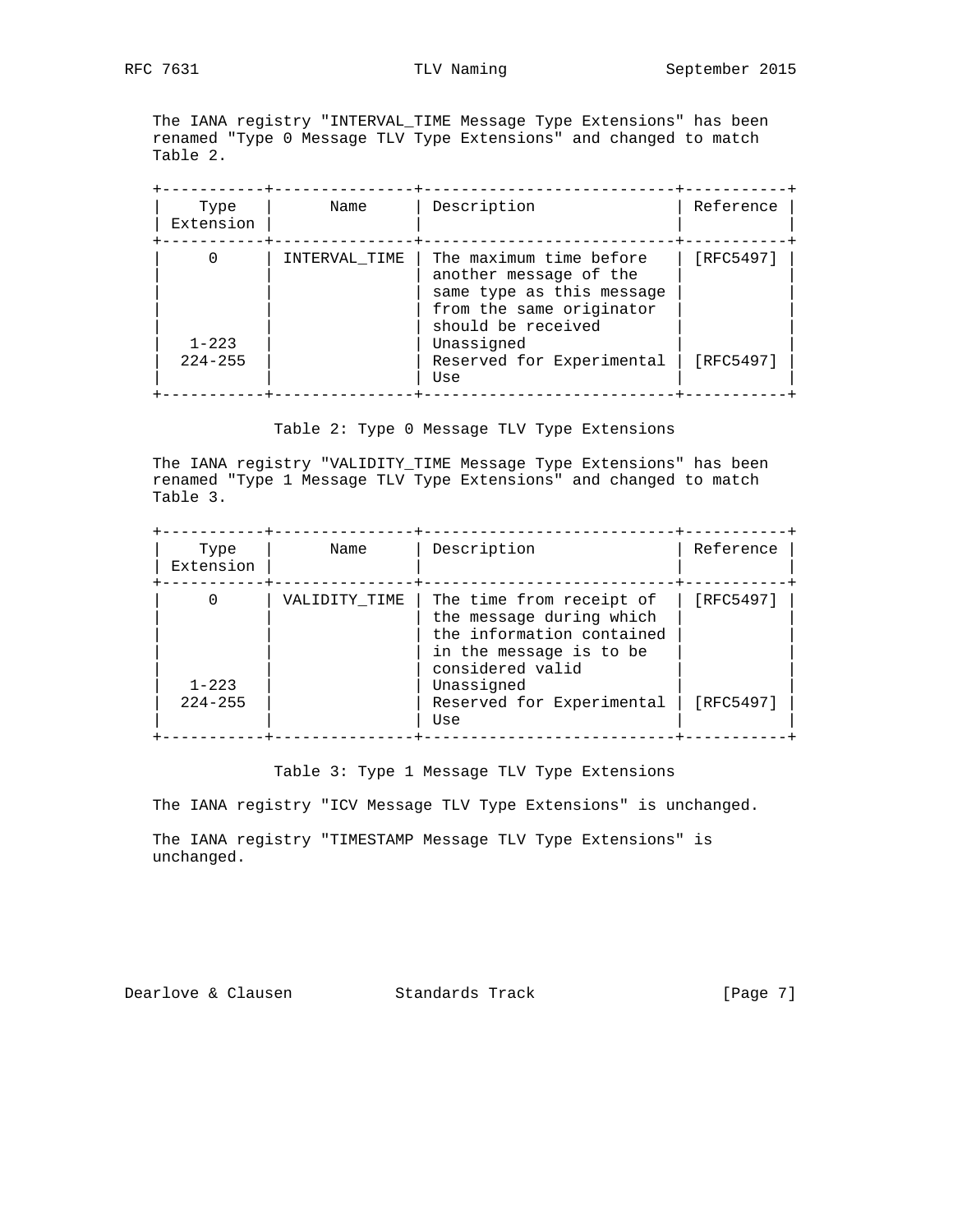The IANA registry "MPR\_WILLING Message Type Extensions" has been renamed "Type 7 Message TLV Type Extensions" and changed to match Table 4.

| Type<br>Extension        |
|--------------------------|
| $1 - 223$<br>$224 - 255$ |

Table 4: Type 7 Message TLV Type Extensions

 The IANA registry "CONT\_SEQ\_NUM Message Type Extensions" has been renamed "Type 8 Message TLV Type Extensions" and changed to match Table 5.

| Type<br>Extension        | Name                         | Description                                                           | Reference |
|--------------------------|------------------------------|-----------------------------------------------------------------------|-----------|
|                          | CONT SEO NUM<br>(COMPLETE)   | Specifies a content<br>sequence number for this<br>complete message   | [RFC7181] |
|                          | CONT SEO NUM<br>(INCOMPLETE) | Specifies a content<br>sequence number for this<br>incomplete message | [RFC7181] |
| $2 - 223$<br>$224 - 255$ |                              | Unassigned<br>Reserved for Experimental<br>Use                        | [RFC7181] |

Table 5: Type 8 Message TLV Type Extensions

 The IANA registry "HELLO Message-Type-specific Message TLV Types" is unchanged.

 The IANA registry "SMF\_TYPE Message TLV Type Extensions" is unchanged.

Dearlove & Clausen Standards Track [Page 8]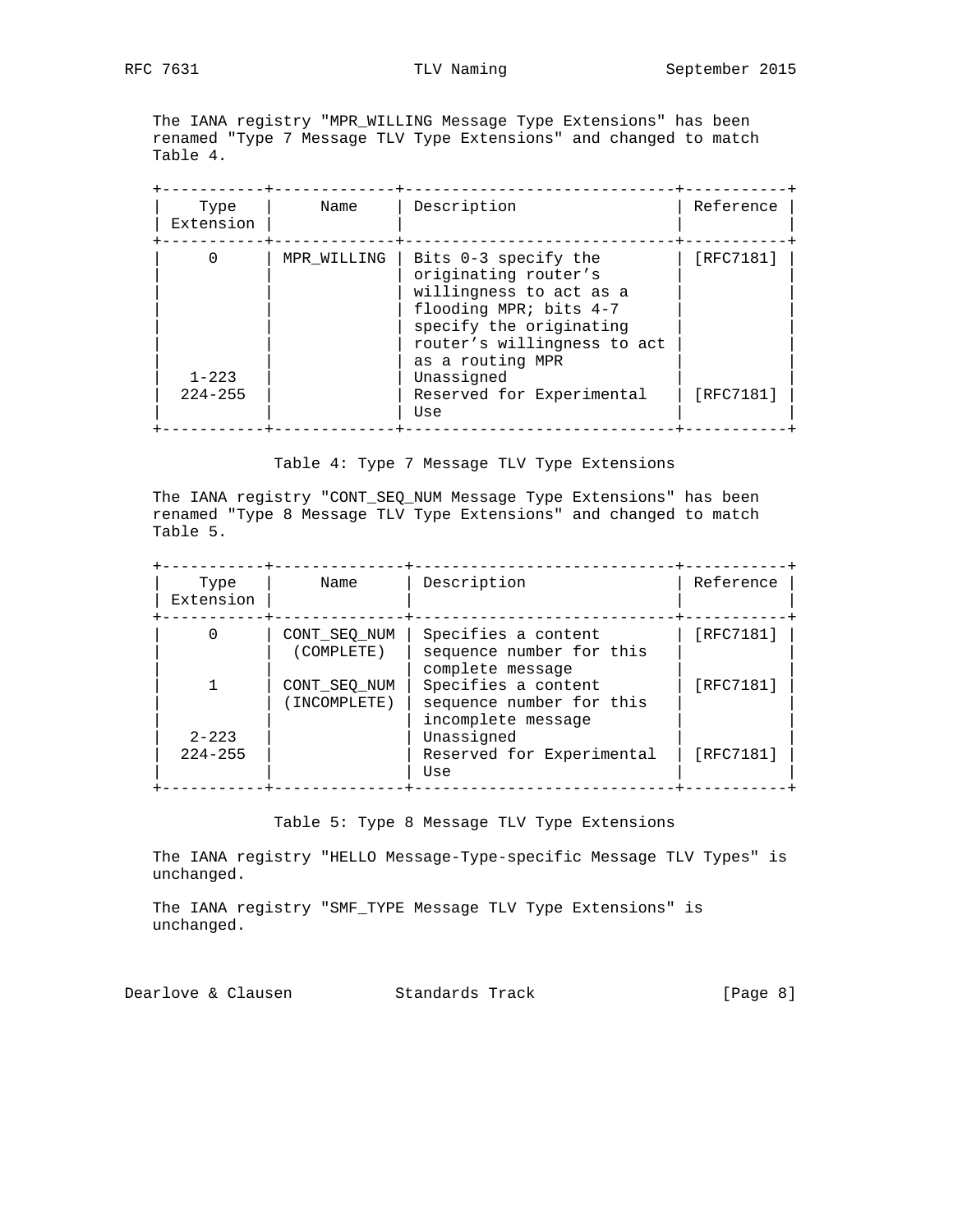The IANA registry "TC Message-Type-specific Message TLV Types" is unchanged.

 The IANA registry "Address Block TLV Types" has been changed to match Table 6.

| Type                                      | Description                                                                                                                                                                      | Reference                                                                                            |
|-------------------------------------------|----------------------------------------------------------------------------------------------------------------------------------------------------------------------------------|------------------------------------------------------------------------------------------------------|
| 6                                         | Defined by Type Extension<br>Defined by Type Extension<br>Defined by Type Extension<br>Defined by Type Extension<br>Defined by Type Extension<br>ICV<br>TIMESTAMP<br>LINK METRIC | [RFC5497]<br>[RFC5497]<br>[RFC6130]<br>[RFC6130]<br>[RFC6130]<br>[RFC7182]<br>[RFC7182]<br>[RFC7181] |
| 8<br>9<br>10<br>$11 - 223$<br>$224 - 255$ | Defined by Type Extension<br>Defined by Type Extension<br>Defined by Type Extension<br>Unassigned<br>Reserved for Experimental Use                                               | [RFC7181]<br>[RFC7181]<br>[RFC7181]<br>[RFC5444]                                                     |

## Table 6: Address Block TLV Types

 The IANA registry "INTERVAL\_TIME Address Block TLV Type Extensions" has been renamed "Type 0 Address Block TLV Type Extensions" and changed to match Table 7.

| Description<br>Reference<br>Name<br>Type<br>[RFC5497]<br>The maximum time before<br>INTERVAL TIME<br>another message of the<br>same type as this message<br>from the same originator<br>and containing this<br>address should be<br>received<br>Unassigned<br>$1 - 223$<br>[RFC5497]<br>$224 - 255$<br>Reserved for Experimental<br>Use |           |  |  |
|-----------------------------------------------------------------------------------------------------------------------------------------------------------------------------------------------------------------------------------------------------------------------------------------------------------------------------------------|-----------|--|--|
|                                                                                                                                                                                                                                                                                                                                         | Extension |  |  |
|                                                                                                                                                                                                                                                                                                                                         |           |  |  |

Table 7: Type 0 Address Block TLV Type Extensions

Dearlove & Clausen Standards Track [Page 9]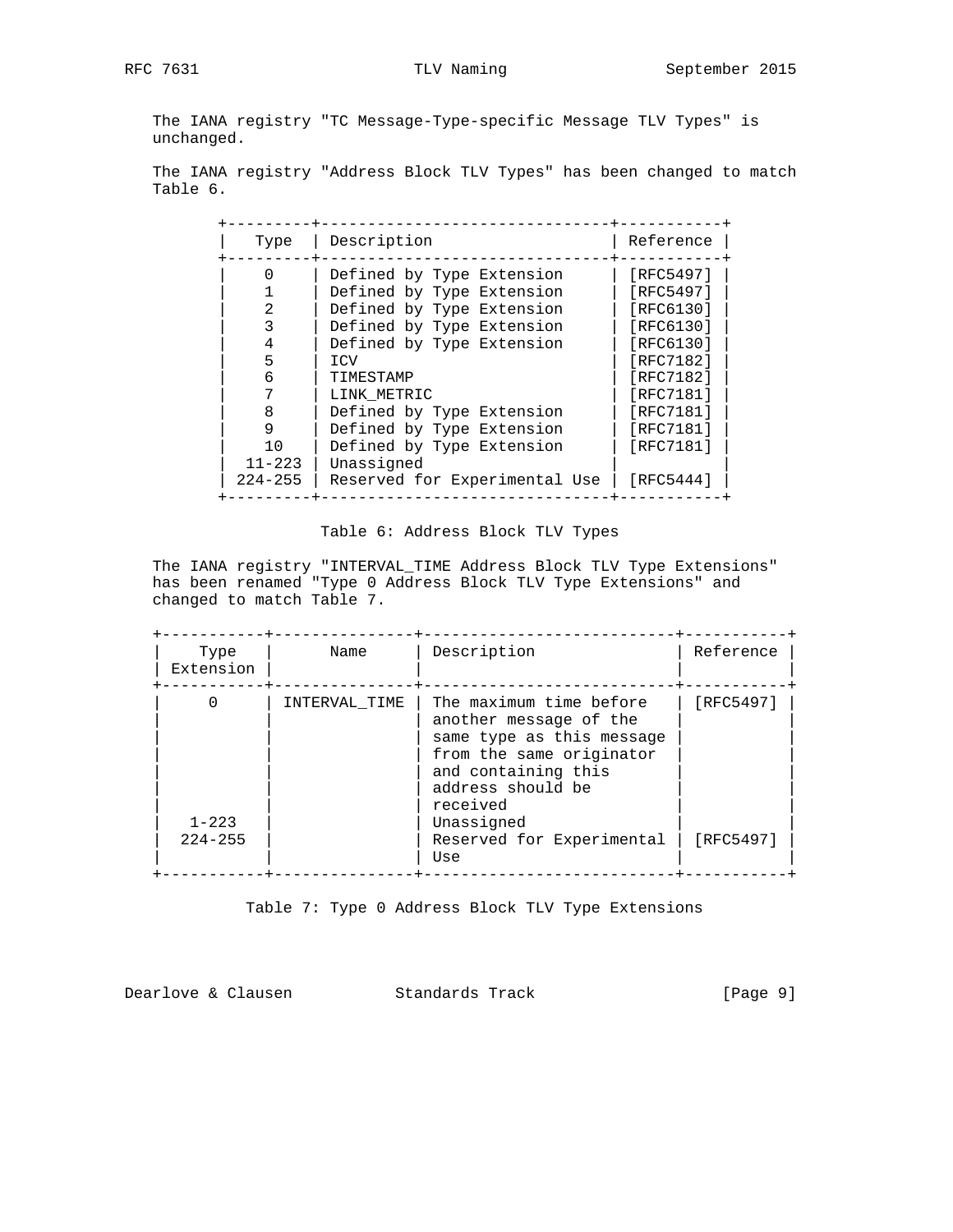The IANA registry "VALIDITY\_TIME Address Block TLV Type Extensions" has been renamed "Type 1 Address Block TLV Type Extensions" and changed to match Table 8.

| Type<br>Extension        | Name          | Description                                                                                                                    | Reference |
|--------------------------|---------------|--------------------------------------------------------------------------------------------------------------------------------|-----------|
|                          | VALIDITY TIME | The time from receipt of<br>the address during which<br>the information regarding<br>this address is to be<br>considered valid | [RFC5497] |
| $1 - 223$<br>$224 - 255$ |               | Unassigned<br>Reserved for Experimental<br>Use                                                                                 | [RFC5497] |

Table 8: Type 1 Address Block TLV Type Extensions

 The IANA registry "LOCAL\_IF Address Block TLV Type Extensions" has been renamed "Type 2 Address Block TLV Type Extensions" and changed to match Table 9.

| Type<br>Extension        | Name     | Description                                                                              | Reference           |
|--------------------------|----------|------------------------------------------------------------------------------------------|---------------------|
|                          | LOCAL IF | This value is to be<br>interpreted according<br>to the registry<br>"LOCAL IF TLV Values" | [RFC7188] [RFC6130] |
| $1 - 223$<br>$224 - 255$ |          | Unassigned<br>Reserved for<br>Experimental Use                                           | [RFC6130]           |

Table 9: Type 2 Address Block TLV Type Extensions

Dearlove & Clausen Standards Track [Page 10]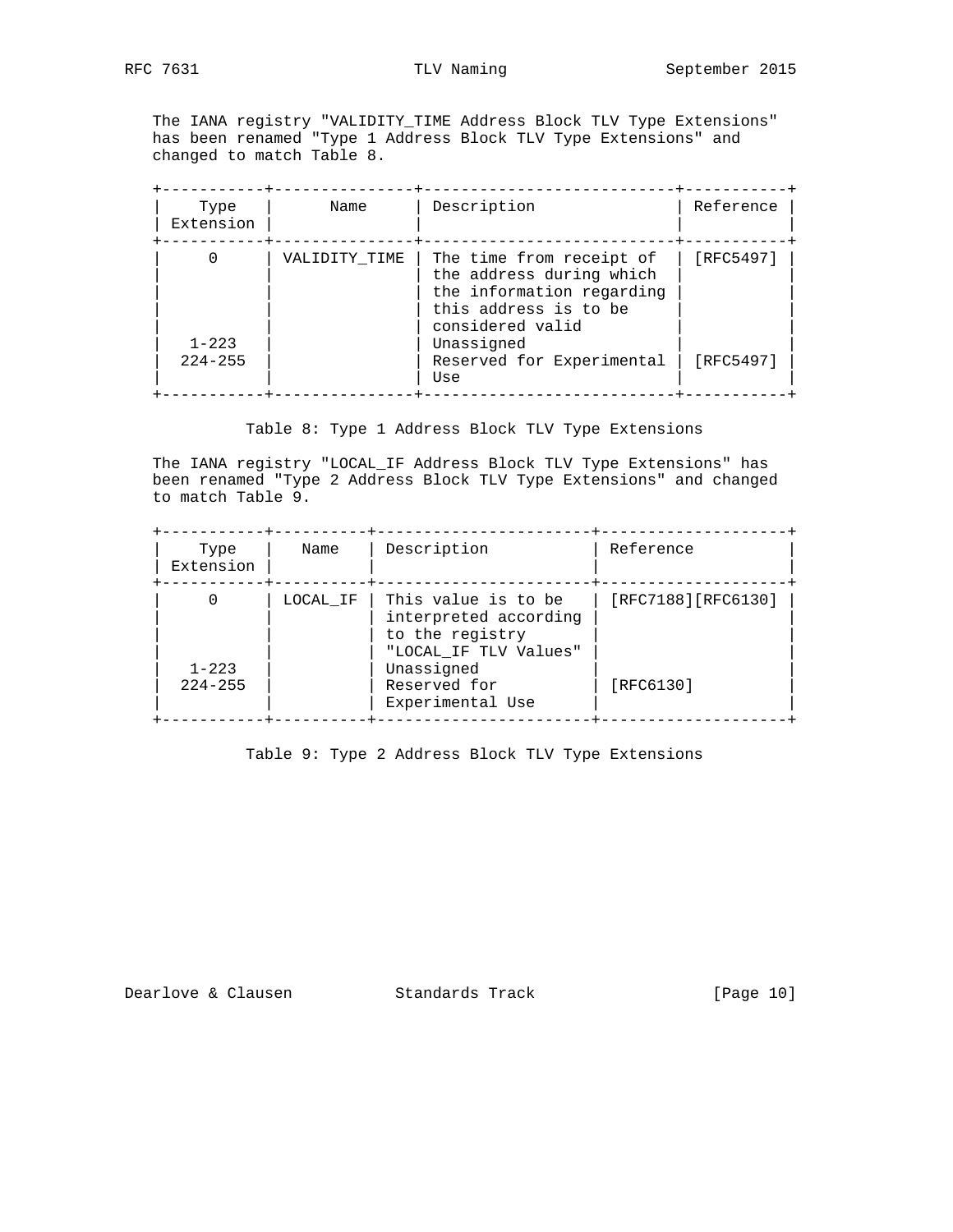The IANA registry "LINK\_STATUS Address Block TLV Type Extensions" has been renamed "Type 3 Address Block TLV Type Extensions" and changed to match Table 10.

| Type<br>Extension        | Name        | Description                                                                                       | Reference           |
|--------------------------|-------------|---------------------------------------------------------------------------------------------------|---------------------|
|                          | LINK STATUS | This value is to<br>be interpreted<br>according to the<br>registry<br>"LINK STATUS TLV<br>Values" | [RFC7188] [RFC6130] |
| $1 - 223$<br>$224 - 255$ |             | Unassigned<br>Reserved for<br>Experimental Use                                                    | [RFC6130]           |

Table 10: Type 3 Address Block TLV Type Extensions

 The IANA registry "OTHER\_NEIGHB Address Block TLV Type Extensions" has been renamed "Type 4 Address Block TLV Type Extensions" and changed to match Table 11.

| Type<br>Extension        | Name         | Description                                                                                        | Reference           |
|--------------------------|--------------|----------------------------------------------------------------------------------------------------|---------------------|
|                          | OTHER NEIGHB | This value is to<br>be interpreted<br>according to the<br>registry<br>"OTHER NEIGHB TLV<br>Values" | [RFC7188] [RFC6130] |
| $1 - 223$<br>$224 - 255$ |              | Unassigned<br>Reserved for<br>Experimental Use                                                     | [RFC6130]           |

Table 11: Type 4 Address Block TLV Type Extensions

 The IANA registry "ICV Address TLV Type Extensions" has been renamed "ICV Address Block TLV Type Extensions" but is otherwise unchanged.

 The IANA registry "TIMESTAMP Address TLV Type Extensions" has been renamed "TIMESTAMP Address Block TLV Type Extensions" but is otherwise unchanged.

Dearlove & Clausen Standards Track [Page 11]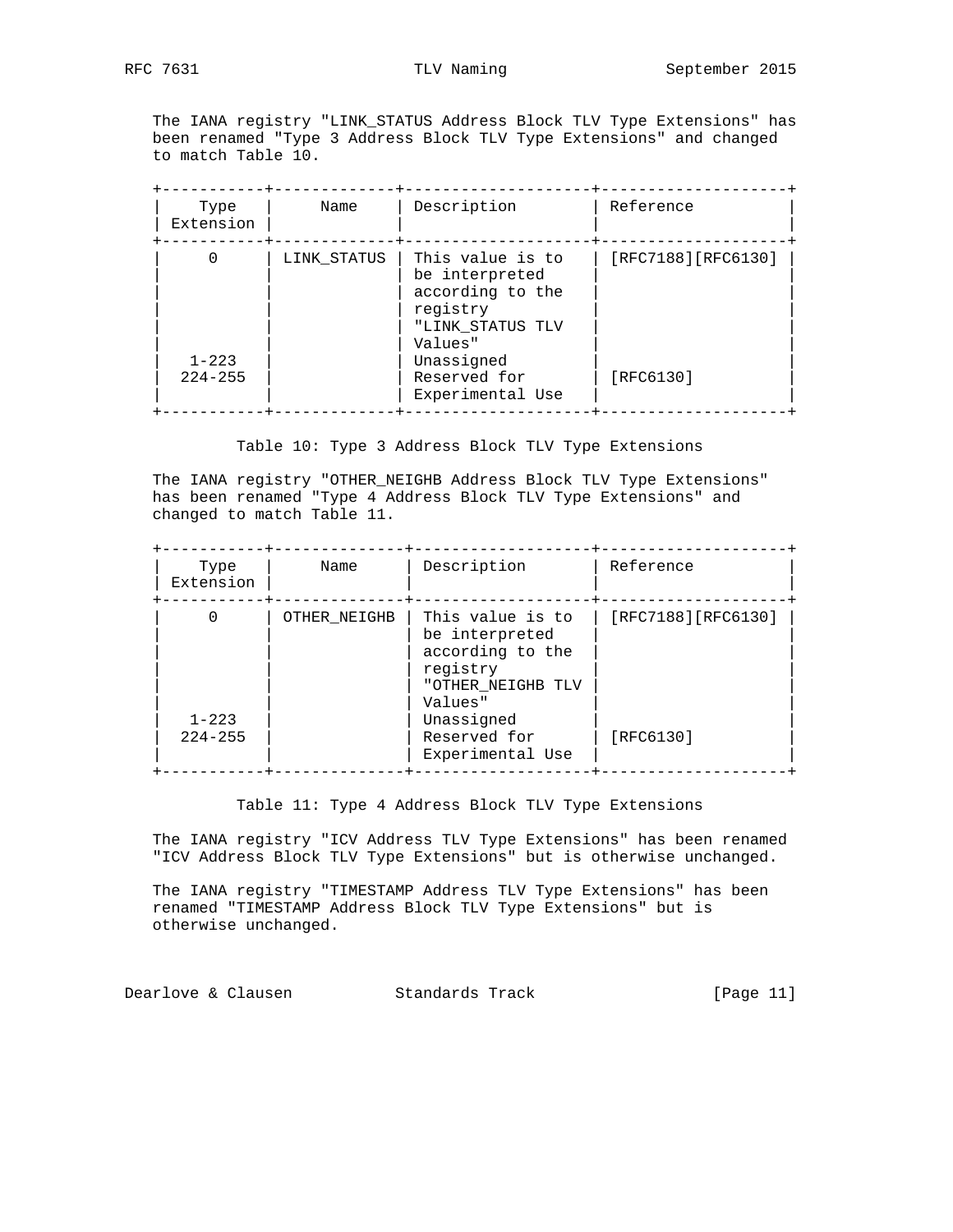The IANA registry "LINK\_METRIC Address Block TLV Type Extensions" is unchanged.

 The IANA registry "MPR Address Block TLV Type Extensions" has been renamed "Type 8 Address Block TLV Type Extensions" and changed to match Table 12.

| Type<br>Extension        | Name | Description                                                                             | Reference                   |
|--------------------------|------|-----------------------------------------------------------------------------------------|-----------------------------|
|                          | MPR  | This value is to be<br>interpreted according to<br>the registry "MPR TLV Bit<br>Values" | [RFC7188][RFC7181]          |
| $1 - 223$<br>$224 - 255$ |      | Unassigned<br>Reserved for Experimental<br>Use                                          | RFC 7631 (this<br>document) |

Table 12: Type 8 Address Block TLV Type Extensions

 The IANA registry "NBR\_ADDR\_TYPE Address Block TLV Type Extensions" has been renamed "Type 9 Address Block TLV Type Extensions" and changed to match Table 13.

| Type<br>Extension        | Name          | Description                                                                                                                                                                | Reference                                         |
|--------------------------|---------------|----------------------------------------------------------------------------------------------------------------------------------------------------------------------------|---------------------------------------------------|
| $1 - 223$<br>$224 - 255$ | NBR ADDR TYPE | This value is to<br>be interpreted<br>according to the<br>registry<br>"NBR ADDR TYPE<br>Address Block<br>TLV Bit Values"<br>Unassigned<br>Reserved for<br>Experimental Use | [RFC7188][RFC7181]<br>RFC 7631 (this<br>document) |

Table 13: Type 9 Address Block TLV Type Extensions

Dearlove & Clausen Standards Track [Page 12]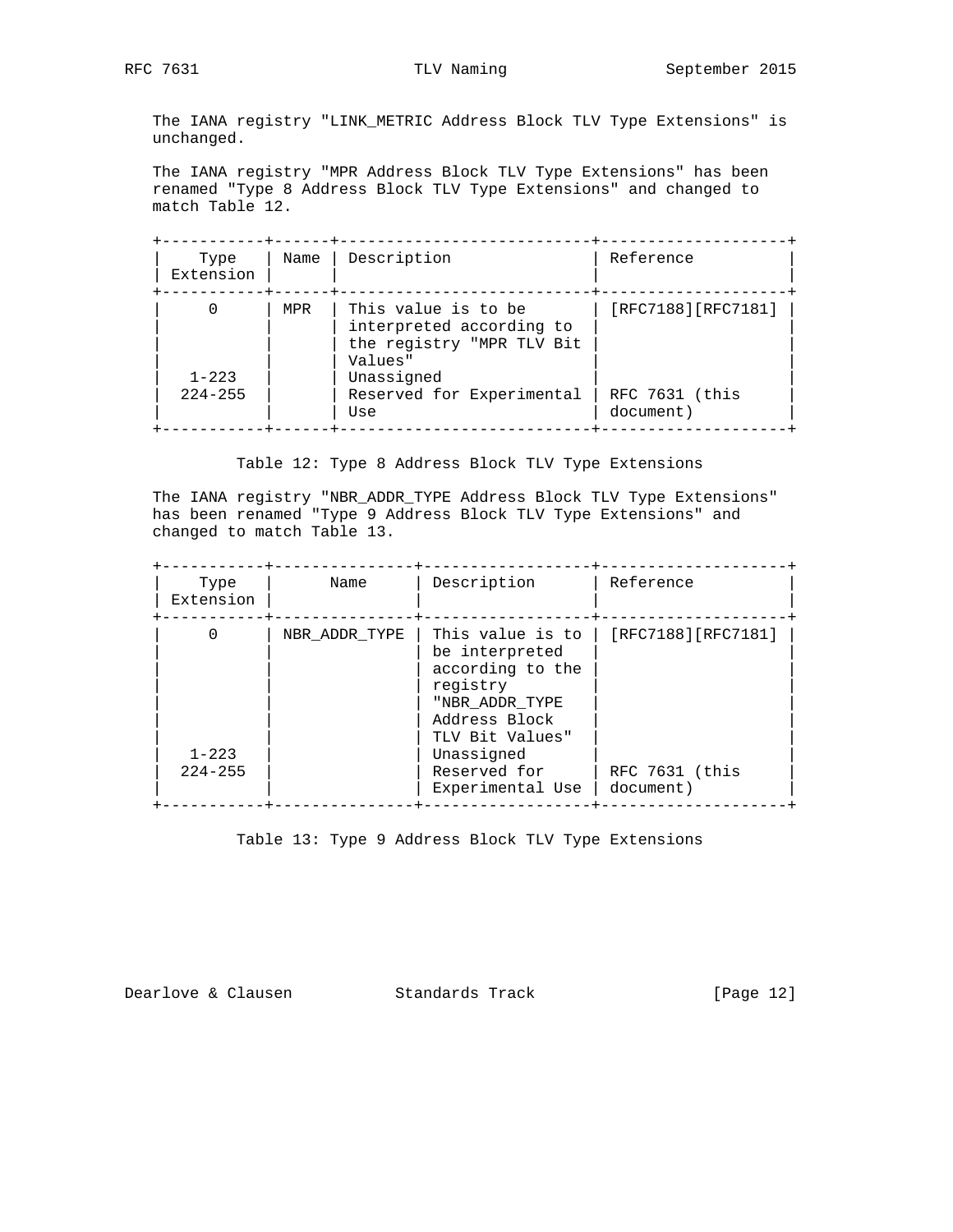The IANA registry "GATEWAY Address Block TLV Type Extensions" has been renamed "Type 10 Address Block TLV Type Extensions" and changed to match Table 14.

| Type<br>Extension | Name    | Description                                                                                                                                                       | Reference                   |
|-------------------|---------|-------------------------------------------------------------------------------------------------------------------------------------------------------------------|-----------------------------|
| $1 - 223$         | GATEWAY | Specifies that a given<br>network address is<br>reached via a gateway<br>on the originating<br>router, with value<br>equal to the number of<br>hops<br>Unassigned | [RFC7188][RFC7181]          |
| $224 - 255$       |         | Reserved for<br>Experimental Use                                                                                                                                  | RFC 7631 (this<br>document) |

Table 14: Type 10 Address Block TLV Type Extensions

 The IANA registry "HELLO Message-Type-specific Address Block TLV Types" is unchanged.

 The IANA registry "SMF\_NBR\_TYPE Address Block TLV Type Extensions" is unchanged.

 The IANA registry "TC Message-Type-specific Address Block TLV Types" is unchanged.

 Note: This document adds reservations for Experimental Use [RFC5226], omitted in [RFC7181], to the last three tables.

4. Security Considerations

 As this document is concerned only with how entities are named, those names being used only in documents such as this and IANA registries, this document has no security considerations.

5. References

5.1. Normative References

 [RFC2119] Bradner, S., "Key words for use in RFCs to Indicate Requirement Levels", BCP 14, RFC 2119, DOI 10.17487/RFC2119, March 1997, <http://www.rfc-editor.org/info/rfc2119>.

Dearlove & Clausen Standards Track [Page 13]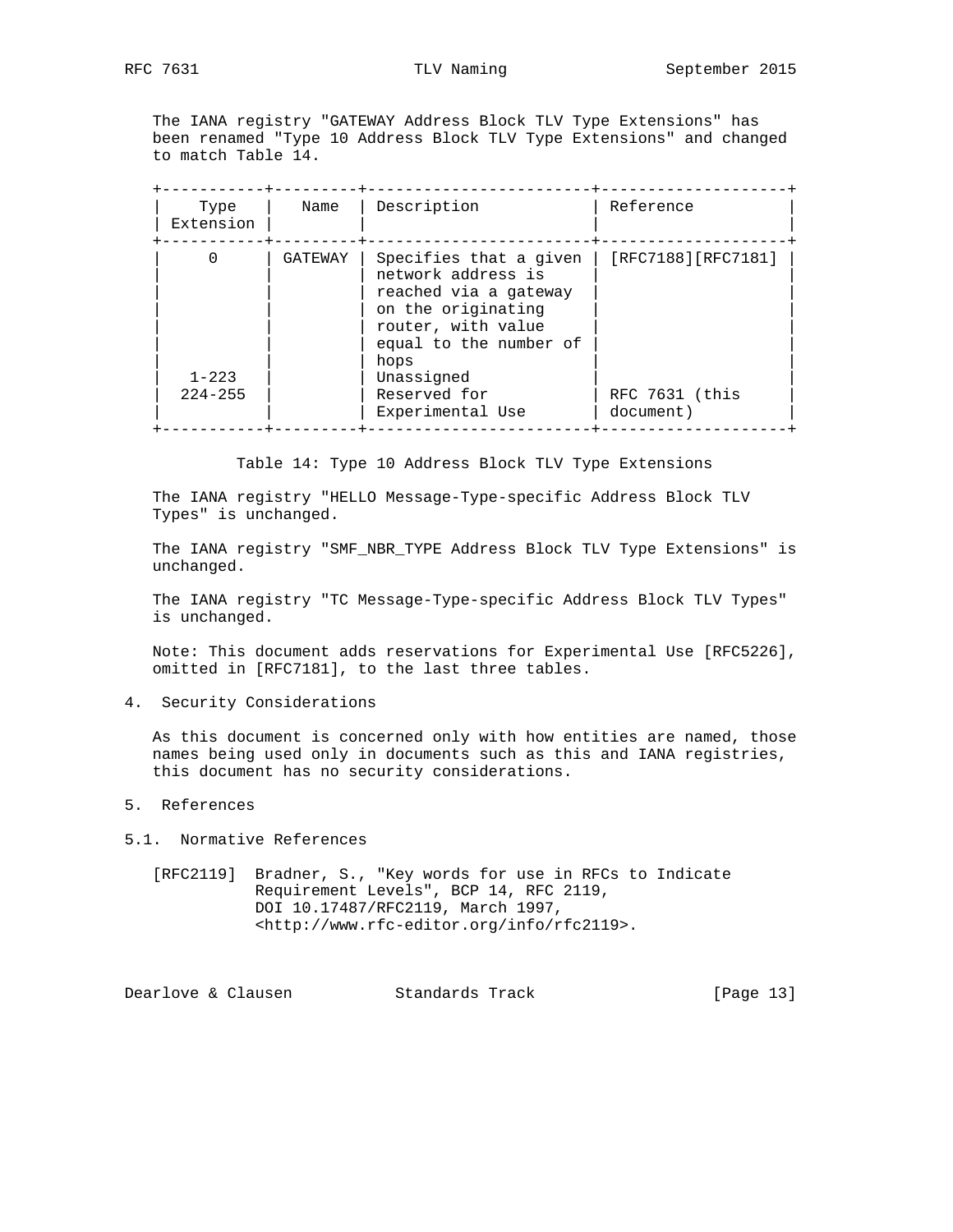- [RFC5444] Clausen, T., Dearlove, C., Dean, J., and C. Adjih, "Generalized Mobile Ad Hoc Network (MANET) Packet/Message Format", RFC 5444, DOI 10.17487/RFC5444, February 2009, <http://www.rfc-editor.org/info/rfc5444>.
- [RFC5497] Clausen, T. and C. Dearlove, "Representing Multi-Value Time in Mobile Ad Hoc Networks (MANETs)", RFC 5497, DOI 10.17487/RFC5497, March 2009, <http://www.rfc-editor.org/info/rfc5497>.
- [RFC6130] Clausen, T., Dearlove, C., and J. Dean, "Mobile Ad Hoc Network (MANET) Neighborhood Discovery Protocol (NHDP)", RFC 6130, DOI 10.17487/RFC6130, April 2011, <http://www.rfc-editor.org/info/rfc6130>.
- [RFC6621] Macker, J., Ed., "Simplified Multicast Forwarding", RFC 6621, DOI 10.17487/RFC6621, May 2012, <http://www.rfc-editor.org/info/rfc6621>.
- [RFC7181] Clausen, T., Dearlove, C., Jacquet, P., and U. Herberg, "The Optimized Link State Routing Protocol Version 2", RFC 7181, DOI 10.17487/RFC7181, April 2014, <http://www.rfc-editor.org/info/rfc7181>.
- [RFC7182] Herberg, U., Clausen, T., and C. Dearlove, "Integrity Check Value and Timestamp TLV Definitions for Mobile Ad Hoc Networks (MANETs)", RFC 7182, DOI 10.17487/RFC7182, April 2014, <http://www.rfc-editor.org/info/rfc7182>.
- [RFC7188] Dearlove, C. and T. Clausen, "Optimized Link State Routing Protocol Version 2 (OLSRv2) and MANET Neighborhood Discovery Protocol (NHDP) Extension TLVs", RFC 7188, DOI 10.17487/RFC7188, April 2014, <http://www.rfc-editor.org/info/rfc7188>.

## 5.2. Informative References

 [RFC5226] Narten, T. and H. Alvestrand, "Guidelines for Writing an IANA Considerations Section in RFCs", BCP 26, RFC 5226, DOI 10.17487/RFC5226, May 2008, <http://www.rfc-editor.org/info/rfc5226>.

Dearlove & Clausen Standards Track [Page 14]